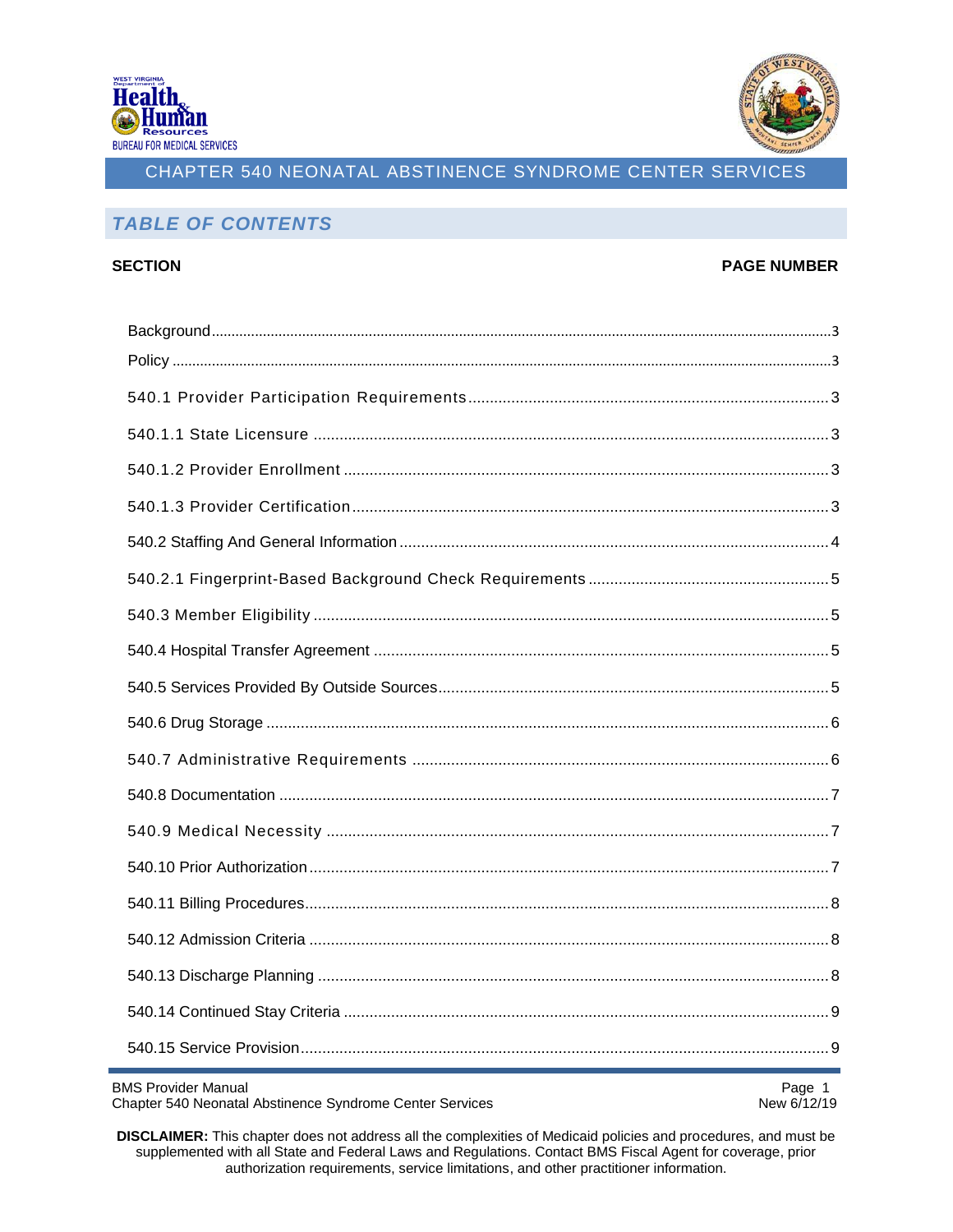

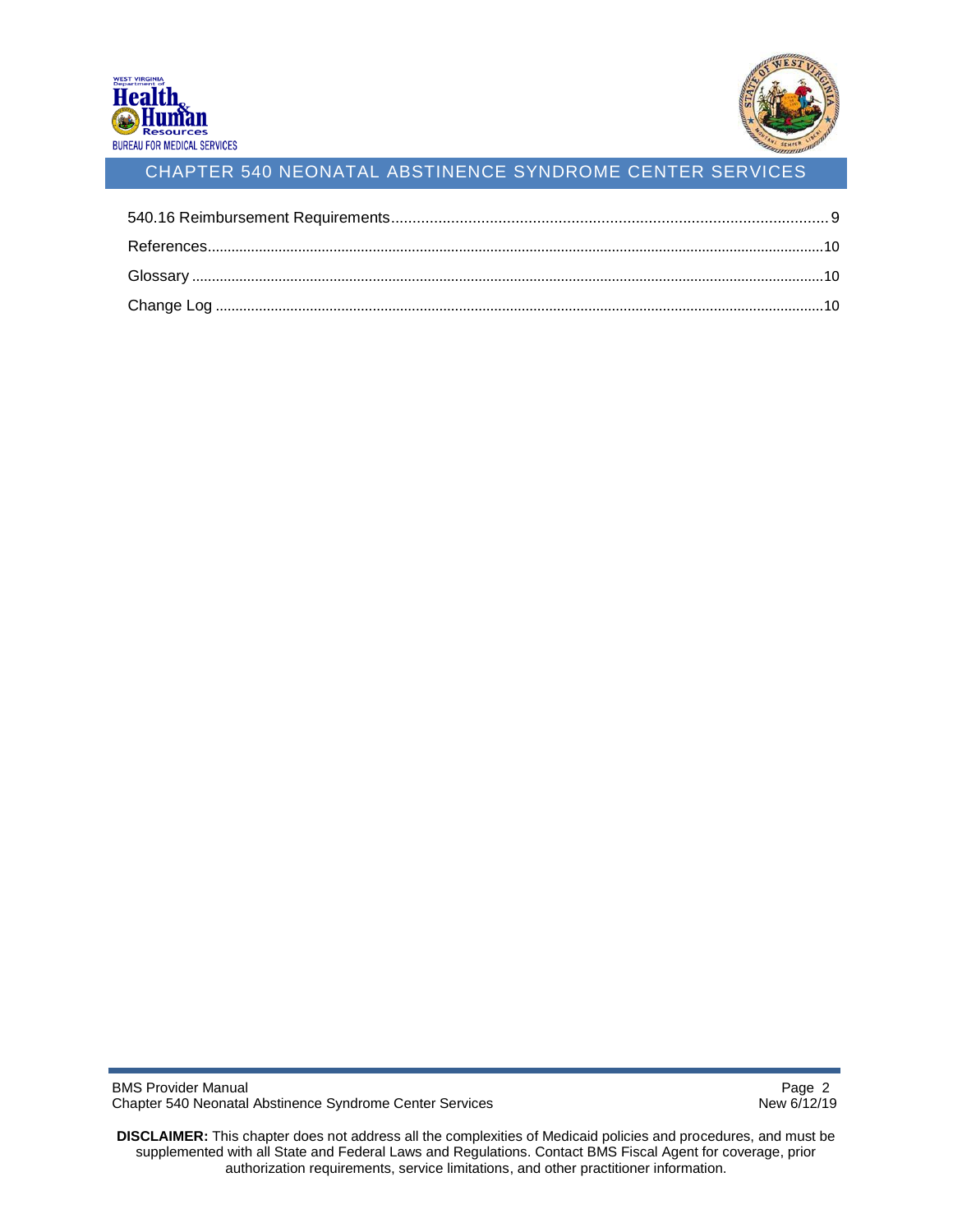



### <span id="page-2-0"></span>*BACKGROUND*

A Neonatal Abstinence Syndrome Center (NASC) provides care for newborns diagnosed with, or at risk of, Neonatal Abstinence Syndrome (NAS). NAS is often a multisystem disorder due to an exposure to drugs while in utero. It frequently involves the central nervous system, gastrointestinal system, autonomic system, and respiratory system. Overt behavioral and physical symptoms include, but are not limited to, high-pitch crying, sleep difficulties, jitteriness, hypertonia, myoclonic jerking, tremors, generalized convulsions, sweating, fever, mottling, excessive sucking or rooting, poor feeding, vomiting, and diarrhea. Manifestations of NAS depend on various factors, including the drug used, its dose, frequency of use, and the infant's own metabolism and excretion of the active compound or compounds. In addition, prenatal drug exposure depends on the infant's last intrauterine drug exposure and the mother's drug metabolism and excretion. Withdrawal is generally a function of the drug's half-life. The intent of the NASC is to reduce or prevent symptoms of withdrawal in newborns who have been prenatally exposed to addictive drugs using both pharmacological and non-pharmacological interventions. NAS diagnosed newborns are medically stable to be discharged from hospitalization but continue to need a withdrawal protocol that cannot be delivered by traditional family-infant care.

# <span id="page-2-1"></span>*POLICY*

# <span id="page-2-2"></span>540.1 PROVIDER PARTICIPATION REQUIREMENTS

An NASC must be a qualified entity located within the State of West Virginia.

### <span id="page-2-3"></span>**540.1.1 State Licensure**

As a condition of participation as an NASC in the West Virginia Title XIX Medicaid program, the NASC must be currently licensed in accordance with the applicable WV State Code and Legislative Rule. The NASC must meet and maintain the standards for licensure on a continuing basis. As required by the NAC rule [69 CSR 9,](https://apps.sos.wv.gov/adlaw/csr/readfile.aspx?DocId=27502&Format=PDF) the NASC have an administrator who is legally responsible for establishing and implementing policies regarding the management and operations of the facility. The NASC must also meet all federal and state standards for participation in the Title XIX Medicaid program and remain in compliance with all other applicable federal, state, and local laws, rules, and regulations affecting the health and safety of all members.

### <span id="page-2-4"></span>**540.1.2 Provider Enrollment**

The provider must submit a completed, signed, and dated NASC provider enrollment application in order to apply with the Bureau for Medical Services (BMS) for approval to participate in the Title XIX Medicaid program as a NASC. Prior to approval as a provider, a Certificate of Need (CON) must be approved by the West Virginia Health Care Authority (HCA). The NASC must meet Medicaid certification requirements. See *Chapter 300*, *[Provider Participation Requirements](https://dhhr.wv.gov/bms/Pages/Manuals.aspx)*.

#### <span id="page-2-5"></span>**540.1.3 Provider Certification**

The Office of Health Facility Licensure and Certification (OHFLAC) will conduct periodic and timely evaluations of the NASC for certifying the NASC for participation in the Medicaid program. Prior to entering into an agreement of participation in the Title XIX Medicaid program with the NASC, the BMS will

BMS Provider Manual **Page 3 Page 3** 

Chapter 540 Neonatal Abstinence Syndrome Center Services New 6/12/19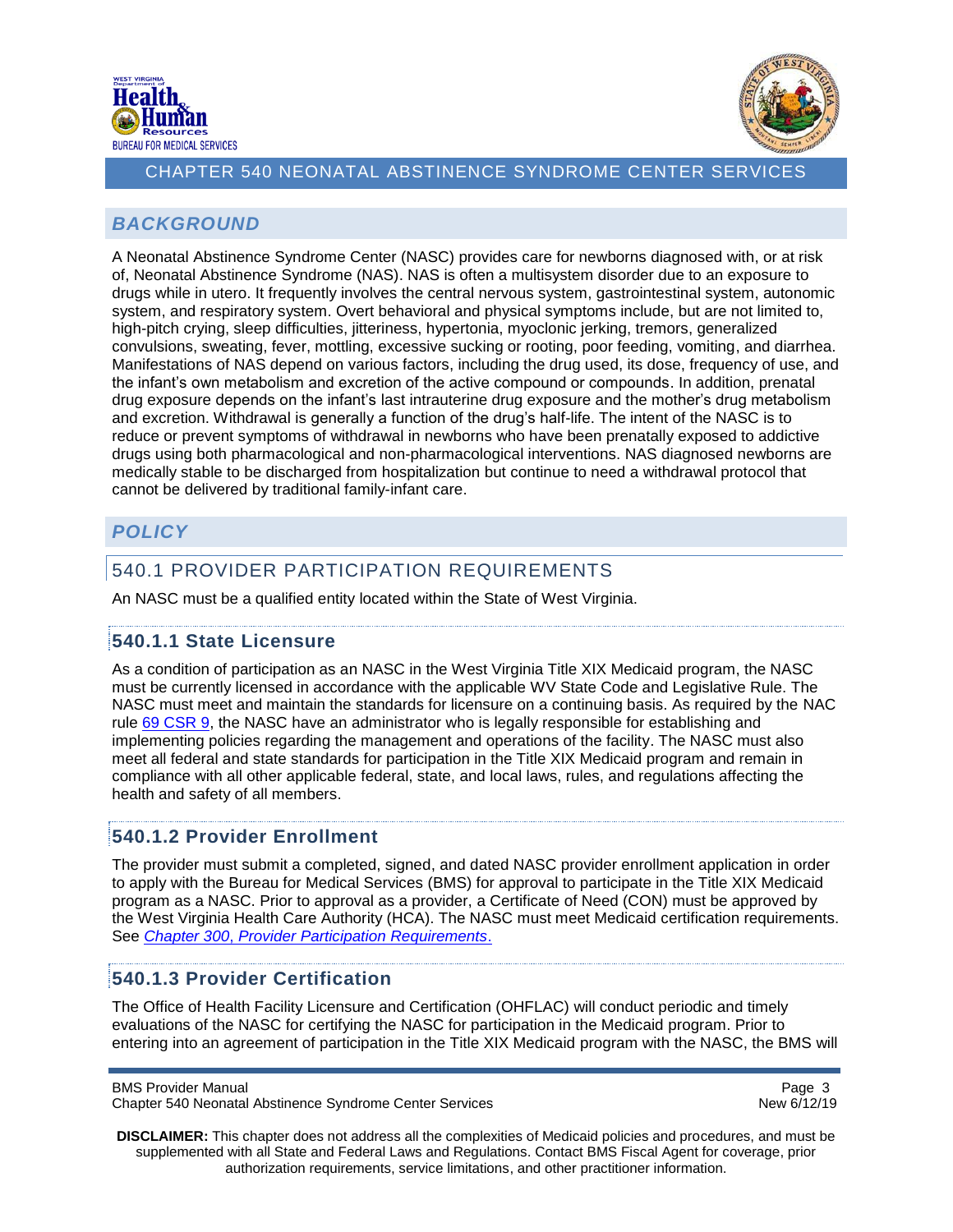



obtain certification recommendations from the OHFLAC to ensure the NASC follows both state and federal statutes and regulations.

### <span id="page-3-0"></span>540.2 STAFFING AND GENERAL INFORMATION

The NASC must have sufficient nursing staff on a 24-hour basis to provide nursing and related services to obtain or maintain the highest practicable physical, mental, and psychosocial well-being of each member, as determined by member assessments and individual plans of care. According to the Neonatal Abstinence Centers' (NAC) licensure rule, [69 CSR 9,](https://apps.sos.wv.gov/adlaw/csr/readfile.aspx?DocId=27502&Format=PDF) the NASC must have a minimum of two licensed nurses on each shift, one of which must be a registered professional nurse. Staff to infant ratio is one registered professional nurse for every four infants. The facility must ensure that ratio is maintained, primarily when the census may suddenly increase.

Only qualified staff shall provide services in the NASC. The center must employ staff sufficient in number and in qualifications as required to meet the needs of each member pursuant to their care plans and to protect their health and safety.

The administrator or designee for the NASC assumes responsibility for the provision of services directly or through outside resources to meet the needs of each member. The member's representative or volunteers may not perform direct care services for individuals. At a minimum, the administrator or designee of the NASC is required to ensure the facility complies with NAC licensure rule [69 CSR 9](https://apps.sos.wv.gov/adlaw/csr/readfile.aspx?DocId=27502&Format=PDF) for services to be provided in a licensed NASC.

The NASC must assure that all staff are properly licensed and competent to provide appropriate care. A NASC is required to have the following staff to meet the guidelines for appropriate licensure and accreditation in 69 [CSR 9:](https://apps.sos.wv.gov/adlaw/csr/readfile.aspx?DocId=27502&Format=PDF)

- 1. **Facility Director/Administrator:** The governing body of the NASC must appoint a facility director/administrator to be responsible for the overall management of the facility. The facility director/administrator must have appropriate academic credentials and administrative experience in child/adolescent psychiatric treatment and is responsible for the fiscal and administrative support of the facility's clinical program. The facility director/administrator must have a minimum of a bachelor's degree in an appropriate area of study and a minimum of four years of management or administrative experience with programs for NAS, neonatal care, pediatric care, substance abuse, mental health, or other related field at the discretion of the governing body OR a minimum of a master's degree in an appropriate area of study and a minimum of two years of management or administrative experience with programs for neonatal abstinence syndrome, neonatal care, pediatric care, substance abuse, mental health, or other related field at the discretion of the governing body.
- 2. **Medical Director:** The facility must appoint a medical director to be responsible for coordinating medical services and directing member treatment. The medical director must be a board eligible or board-certified physician certified by the American Academy of Pediatrics with a specialty in pediatrics with at least three years of experience in the medical care of infants with NAS.
- 3. **Director of Nursing:** The director of nursing shall hold a current and unencumbered license from the West Virginia Board of Examiners for Registered Professional Nurses and have at least two years' experience in the medical care of neonatal or pediatric patients.
- 4. **Registered Professional Nurse:** Registered profession nurses shall hold a current and unencumbered licensed from the West Virginia Board of Examiner's for Registered Professional

BMS Provider Manual Page 4<br>Chapter 540 Neonatal Abstinence Syndrome Center Services enter and the enter of the Revision of the Chapter 54 Chapter 540 Neonatal Abstinence Syndrome Center Services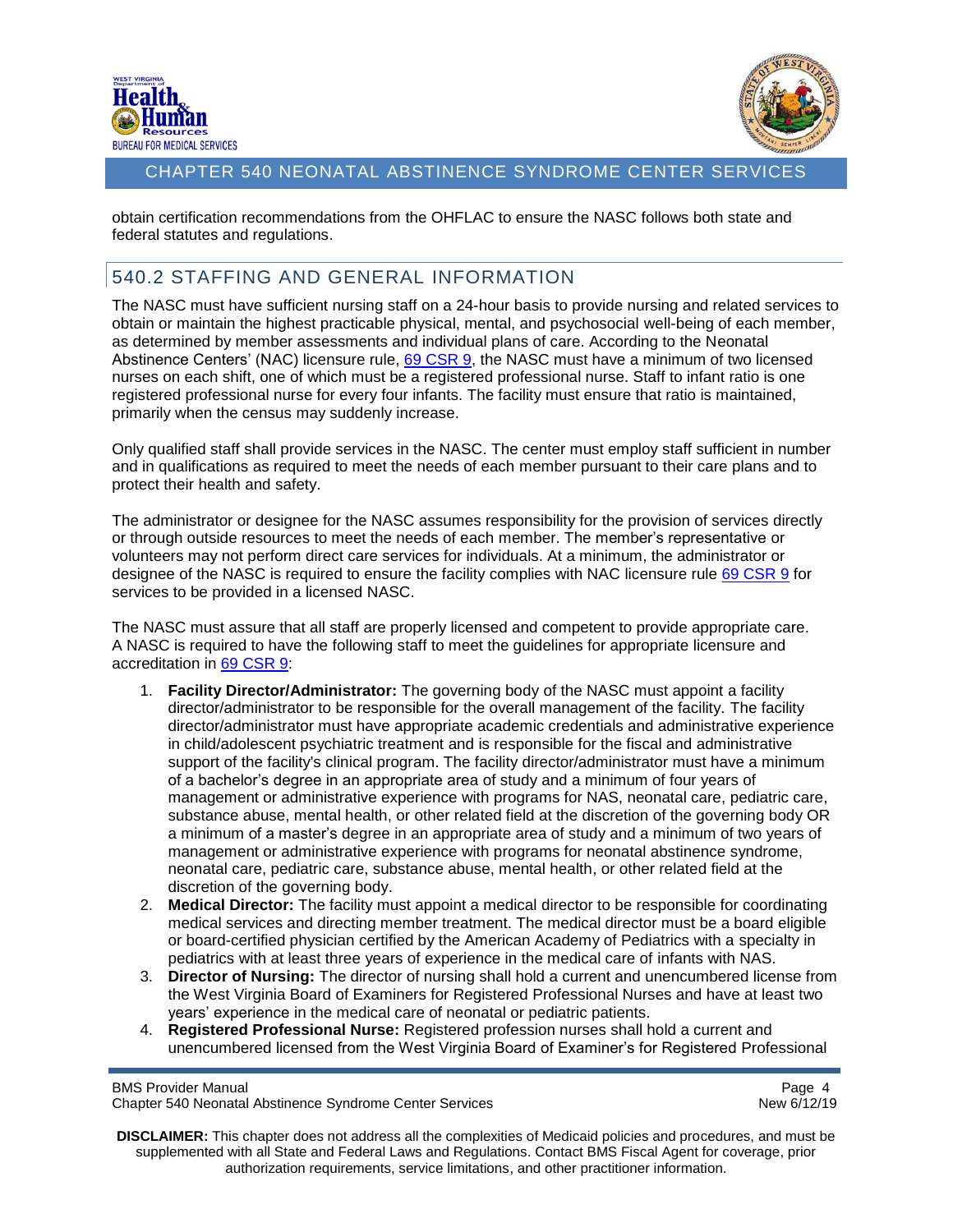



Nurses. They must have a Neonatal Advanced Life Support (NALS) or a Sugar, Temperature, Airway, Blood pressure, Lab Work, and Emotional Support (S.T.A.B.L.E) certification [\(http://www.stable](http://www.stableprogram.org/) program.org) within one year of employment.

- 5. **Social Worker:** The social worker must have an unencumbered and valid West Virginia Social Work licensure and three years of experience in working with people with substance abuse disorders and/or patient welfare.
- 6. **Personal Care Assistants/Volunteers:** The facility may employ personal care assistance or volunteers. Whether employed or voluntary, the personal care assistant/volunteer must comply with the fingerprint-based background check, have a minimum of a high school diploma or equivalent and have a NALS or S.T.A.B.L.E certification within one year of employment or volunteer work. No one under the age of 18 may volunteer or be a personal care assistant. The facility must provide a comprehensive orientation to each personal care assistants which includes an understanding of all facility policies, protocol for reporting abuse and fraud, therapeutic handling of infants, and scoring assessments involving NAS symptoms.

### <span id="page-4-0"></span>**540.2.1 Fingerprint-Based Background Check Requirements**

Please see *Chapter 700, [West Virginia Clearance for Access: Registry & Employment Screening \(WV](https://dhhr.wv.gov/bms/Pages/Manuals.aspx)  [CARES\)](https://dhhr.wv.gov/bms/Pages/Manuals.aspx)* for fingerprint-based criminal history background check information.

### <span id="page-4-1"></span>540.3MEMBER ELIGIBILITY

NASC treatment is reimbursable for a newborn within the first 28 days of birth who is in a medically stable condition and without other unrelated serious health conditions, and is:

- Diagnosed with NAS; or
- At risk of NAS based on:
	- o Suspicion of prenatal exposure without documentation or evidence; or
	- o Signs and symptoms consistent with NAS based on a screening; or
	- $\circ$  Asymptomatic newborn with documentation or other confirmatory evident of prenatal exposure.

# <span id="page-4-2"></span>540.4 HOSPITAL TRANSFER AGREEMENT

In accordance with the NAC Licensure Rule [69 CSR 9,](https://apps.sos.wv.gov/adlaw/csr/readfile.aspx?DocId=27502&Format=PDF) the governing body or designee of the NASC must show documentation of a written transfer agreement that must be in effect with one or more hospitals to reasonably assure timely admission of a patient to the hospital when transfer is medically appropriate as determined by a physician. The transfer agreement with one or more hospitals to reasonably assure medical and other information needed for care and treatment of the member is exchanged between the NASC and the admitting hospital.

# <span id="page-4-3"></span>540.5 SERVICES PROVIDED BY OUTSIDE SOURCES

If the NASC does not provide a required service to meet the needs of one or more members, the governing body or designee may enter into a written agreement/contract with an outside service, program, or resource to provide this service which is to be paid by the NASC under the all-inclusive rate. The administrator or designee is responsible and accountable for assuring that outside sources meet the standards for quality of services and the timeliness of providing those services.

```
BMS Provider Manual Page 5 and 2011 12 and 2012 12:30 and 2012 12:30 and 2012 12:30 and 2012 12:30 and 2012 12:30 and 2012 12:30 and 2012 12:30 and 2012 12:30 and 2012 12:30 and 2012 12:30 and 2012 12:30 and 2012 12:30 a
Chapter 540 Neonatal Abstinence Syndrome Center Services New 6/12/19
```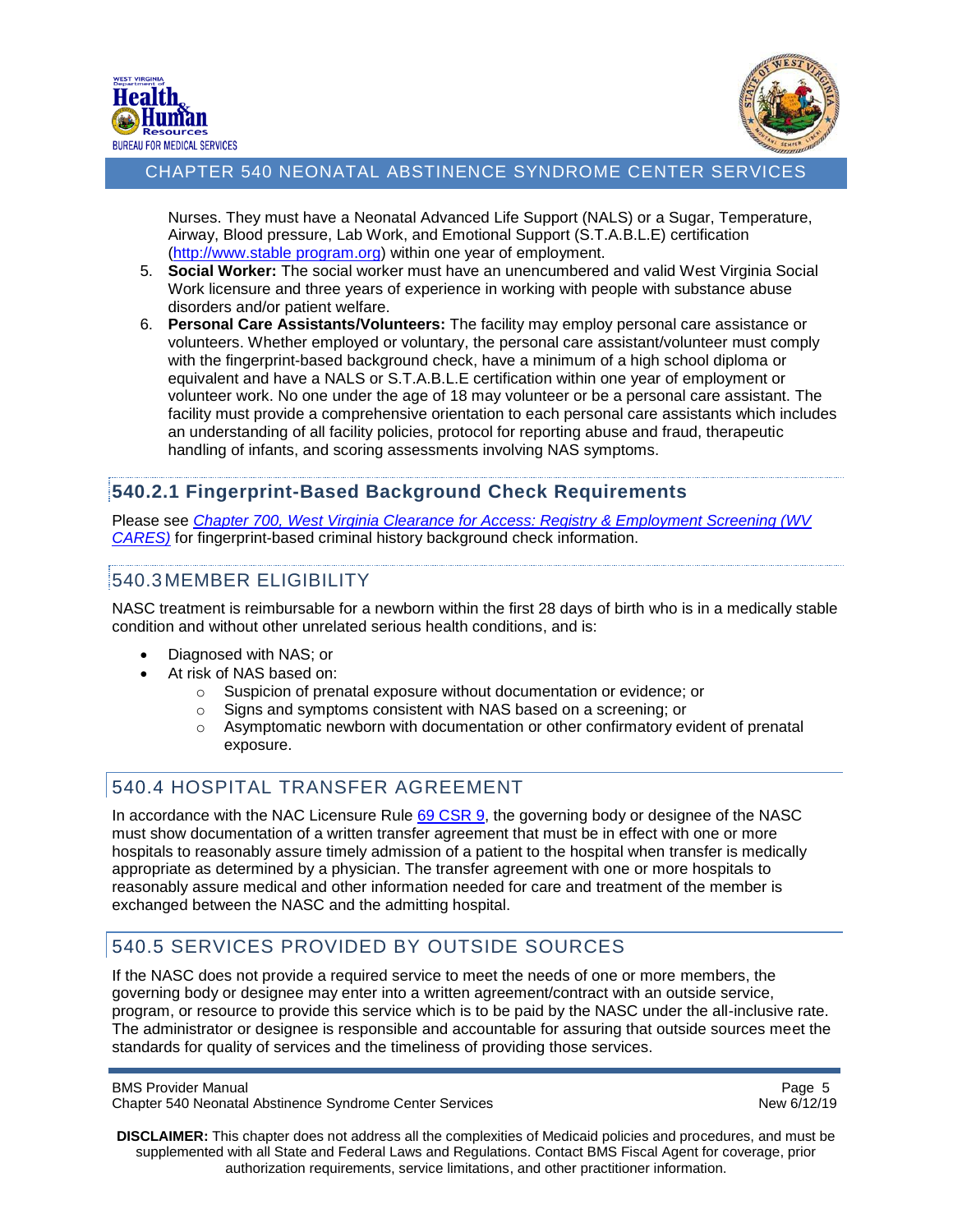



The administrator or designee must assure that the vendor and its staff is able to meet all mandatory educational, licensing, certification, and criminal investigation background check requirements for the specific area of service(s) furnished and follow the policies and procedure of the NASC. The agreement/contract must clearly state the responsibilities, functions, objectives, and the terms of the agreement and be signed and dated by both parties.

# <span id="page-5-0"></span>540.6 DRUG STORAGE

An administrator or designee must assure that pharmaceutical services are provided as outlined in the NAC Licensure Rule [69 CSR 9](https://apps.sos.wv.gov/adlaw/csr/readfile.aspx?DocId=27502&Format=PDF) to accurately and safely provide or obtain pharmaceutical services, which include the provision of routine and emergency medications and biologicals and consultation of a licensed pharmacist, to meet the needs of its members.

The administrator or designee shall assure the development and implementation of written procedures based on policies approved by the governing body, including procedures that assure the accurate acquisition, receipt, dispensing, and administration of all medications and biologicals.

Drugs and biologicals used in the NASC must be labeled in accordance with the requirements of federal, state and local laws, rules and regulations. The labels must include the appropriate accessory and cautionary instructions with the expiration date when necessary and must conform to the physician order and must adhere to all applicable State Board of Pharmacy rules for labeling.

In accordance with state and federal laws, the administrator or designee must store all drugs and biologicals in locked compartments under proper temperature controls and permit only authorized personnel to have access to the keys. The governing body or designee must provide separately locked, permanently affixed compartments for the storage of drugs subject to abuse and controlled drugs as identified by federal regulations. The NASC may also use single unit package drug distribution systems in which the quantity stored is minimal and a missing dose can be readily detected.

# <span id="page-5-1"></span>540.7 ADMINISTRATIVE REQUIREMENTS

In addition to the documentation requirements described in this chapter, NASC providers must comply with the documentation and maintenance of records requirements described in *[Chapter 100, General](https://dhhr.wv.gov/bms/Pages/Manuals.aspx)  [Administration and Information,](https://dhhr.wv.gov/bms/Pages/Manuals.aspx)* and *[Chapter 300, Provider Participation Requirements](https://dhhr.wv.gov/bms/Pages/Manuals.aspx)* of the Provider Manual.

- The provider must assure implementation of the policies and procedures pertaining to service planning, documentation, and case record review. Uniform guidelines for case record organization should be used by staff, so similar information will be found in the same place from case record to case record and can be quickly and easily accessed. Copies of completed release of information forms and consent forms must be filed in the case record.
- Records must contain completed member identifying information. The member's individual plan of service must contain service goals and objectives and must stipulate the planned service activities and how they will assist in goal attainment. Discharge reports must be filed upon case closure.
- Records must be legible and, if requested, the provider must provide copies of Medicaid members' records within one business day of the request.

BMS Provider Manual **Page 6** and **Page 6** and **Page 6** and **Page 6** and **Page 6 Page 6 Page 6 Page 6 Page 6 Page 6 Page 8 Page 8 Page 8 Page 8 Page 8 Page 8 Page 8 Page 8 Page 8 Page 8 Page** Chapter 540 Neonatal Abstinence Syndrome Center Services New 6/12/19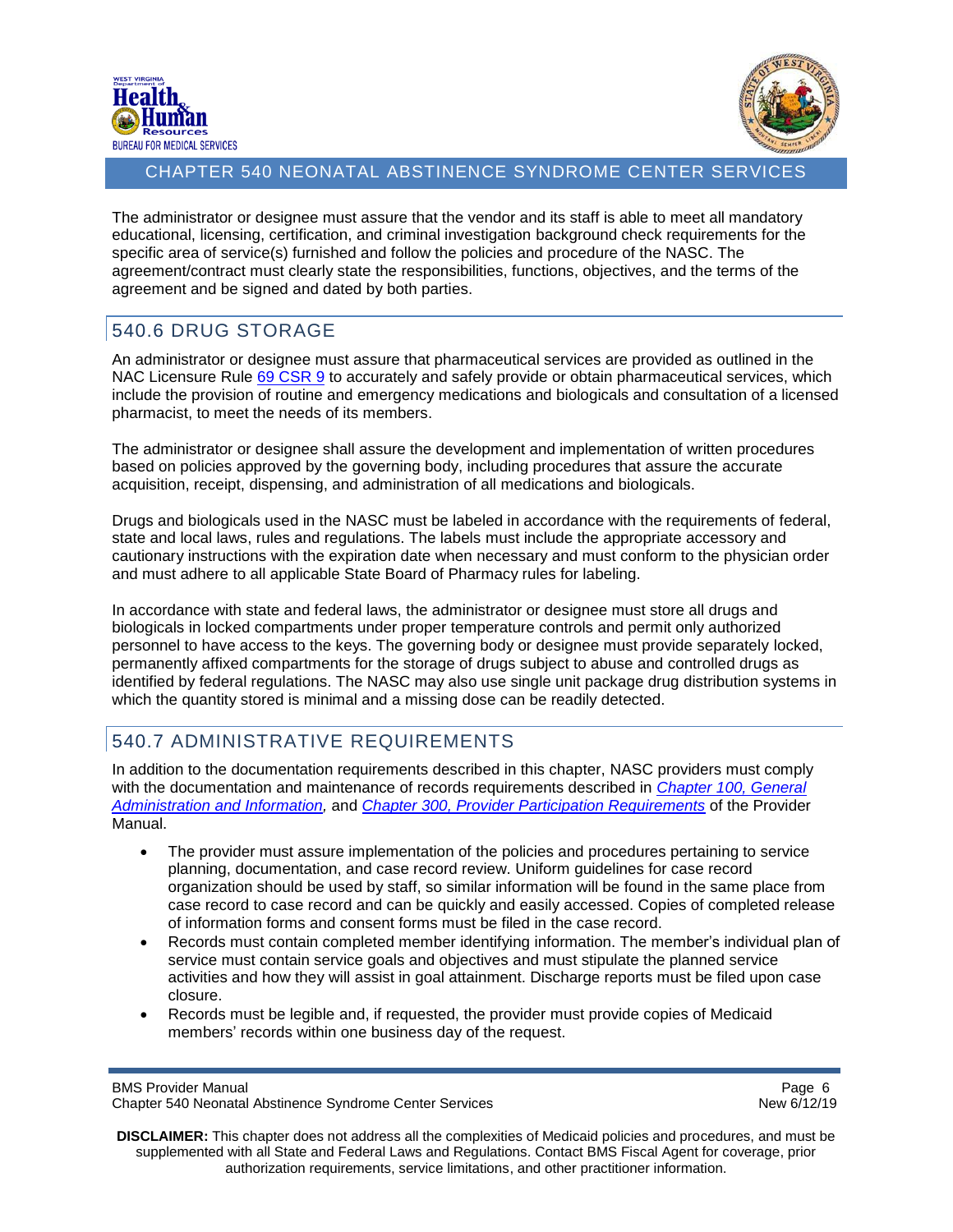



# <span id="page-6-0"></span>540.8 DOCUMENTATION

The medical record is an essential tool in treatment. It is the central source of all pertinent information about each member. It provides an accurate chronological accounting of the treatment process: assessment, planning, intervention, evaluation, revision, and discharge. There must be a permanent medical record maintained in a manner consistent with applicable state and federal licensing regulations and agency record keeping policies. Documentation must include:

- The physician's certification of the need for services;
- A comprehensive treatment plan and withdrawal protocol;
- Physician progress notes (completed daily);
- Date, duration, type, and focus/content of service; symptoms/impairments, interventions, member's response, progress made toward attainment of objectives outlined in the individualized treatment plan, and signature/credentials of services provider;
- Results of a nationally recognized NAS scoring tool;
- Negative incident occurrence, where applicable; and a
- Discharge plan.

Medical records must be complete, accurate, organized and accessible, legible, and signed and dated by the professional providing the service. Documentation must support claims submitted for reimbursement. The progress notes must include a description of the nature of the treatment the member's response to the therapeutic intervention and the relation to the goals developed in the treatment plan.

# <span id="page-6-1"></span>540.9 MEDICAL NECESSITY

All NASC services covered in this chapter are subject to a determination of medical necessity defined as services and supplies that are:

- Appropriate and necessary for the symptoms, diagnosis or treatment of an illness;
- Provided for the diagnosis or direct care of an illness;
- Within the standards of good practice;
- Not primarily for the convenience of the plan member or provider; and
- The most appropriate level of care that can be safely provided.

Medical necessity must be demonstrated throughout the provision of services. Consideration of these factors in the service planning process must be documented and re-evaluated at regular service plan updates per utilization guidelines. Diagnostic and standardized instruments may be administered at the initial evaluation and as clinically indicated. The results of these measures must be available as part of the clinical record, as part of the documentation of the need for the service, and as justification for the level of care and type of service provided.

# <span id="page-6-2"></span>540.10 PRIOR AUTHORIZATION

Prior authorization requirements governing the provision of all West Virginia Medicaid services apply pursuant to *[Chapter 300, Provider Participation Requirements](https://dhhr.wv.gov/bms/Pages/Manuals.aspx)* of the BMS Provider Manual. General information on prior authorization requirements for additional services and contact information for submitting a request may be obtained by contacting the UMC. The following limitations also apply to the requirements for payment of NASC services described in this chapter: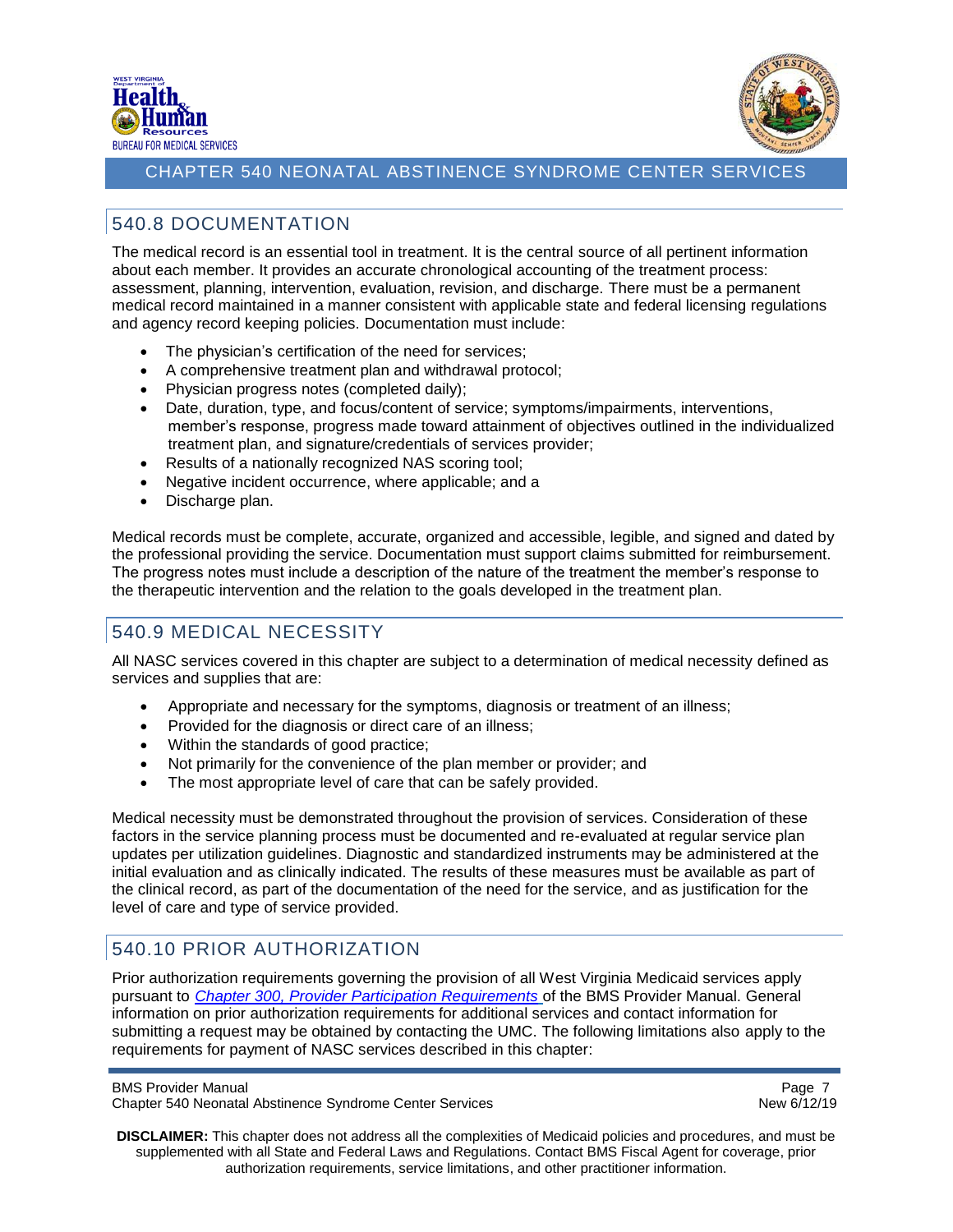



- Providers must be registered and prior authorize **all** NASC services described in this manual.
- Prior authorization must be obtained from the UMC.
- Prior authorization requests must be submitted within the timelines required by and in a manner specified by the UMC.

# <span id="page-7-0"></span>540.11 BILLING PROCEDURES

**PROCEDURE CODE:** S9475 **SERVICE UNIT:** 24 hours **SERVICE LIMITS:** One per day - All units must be prior authorized per the UMC guidelines

**PAYMENT LIMITS:** The daily all-inclusive per diem rate provides reimbursement for all medically necessary services identified on the treatment plan during the member's placement at the facility, excluding physician treatment services and pharmaceutical costs. Any services not included in this per diem code may not be billed separately by the NASC.

# <span id="page-7-1"></span>540.12 ADMISSION CRITERIA

The NASC operates as a specific withdrawal management system for newborns diagnosed with or at risk of NAS. The NASC must obtain initial medical necessity prior authorization review and continued stay authorization review through the Utilization Management Contractor (UMC). Prior authorizations are required for all newborns for this level of care.

The BMS uses the UMC to certify member medical necessity for admission and continued stays through the prior authorization process in all NASCs. The BMS is not financially responsible for reimbursement for services provided to a member who is not prior authorized for admission or for continued stays in the program by the UMC.

# <span id="page-7-2"></span>540.13 DISCHARGE PLANNING

To ensure a smooth transition to a home environment, or, if unsuccessful, to a higher level of care, discharge planning must begin at the time of admission to the NASC and must be finalized at least seven days prior to discharge. Each parent or legal representative must sign a discharge preparation agreement upon admission, acknowledging the understanding of their responsibility for working towards discharge of the infant.

Discharge planning begins during the intake and placement process for the infant. When plans for the infant are being developed with the family, discharge plans are made, and continue as part of ongoing discussion throughout withdrawal treatment. This will involve preparing the family, kinship placement, or foster/adoptive family to the nature of home treatment for NAS, precaution, environmental factors, and potential health issues involving the infant.

At time of discharge, the social worker must have copies of the parent(s)', kinship placement's, or foster care/adoptive parent's certificates and training about the treatment and caring for infants, and the understanding of NAS symptoms. Furthermore, the facility will provide the parent(s), kinship placement, or foster care/adoptive parents with:

BMS Provider Manual **Page 8** and 2011 12:30 and 2012 12:30 and 2012 12:30 and 2012 12:30 and 2012 12:30 and 2012 12:30 and 2012 12:30 and 2012 12:30 and 2012 12:30 and 2012 12:30 and 2012 12:30 and 2012 12:30 and 2012 12:3 Chapter 540 Neonatal Abstinence Syndrome Center Services New 6/12/19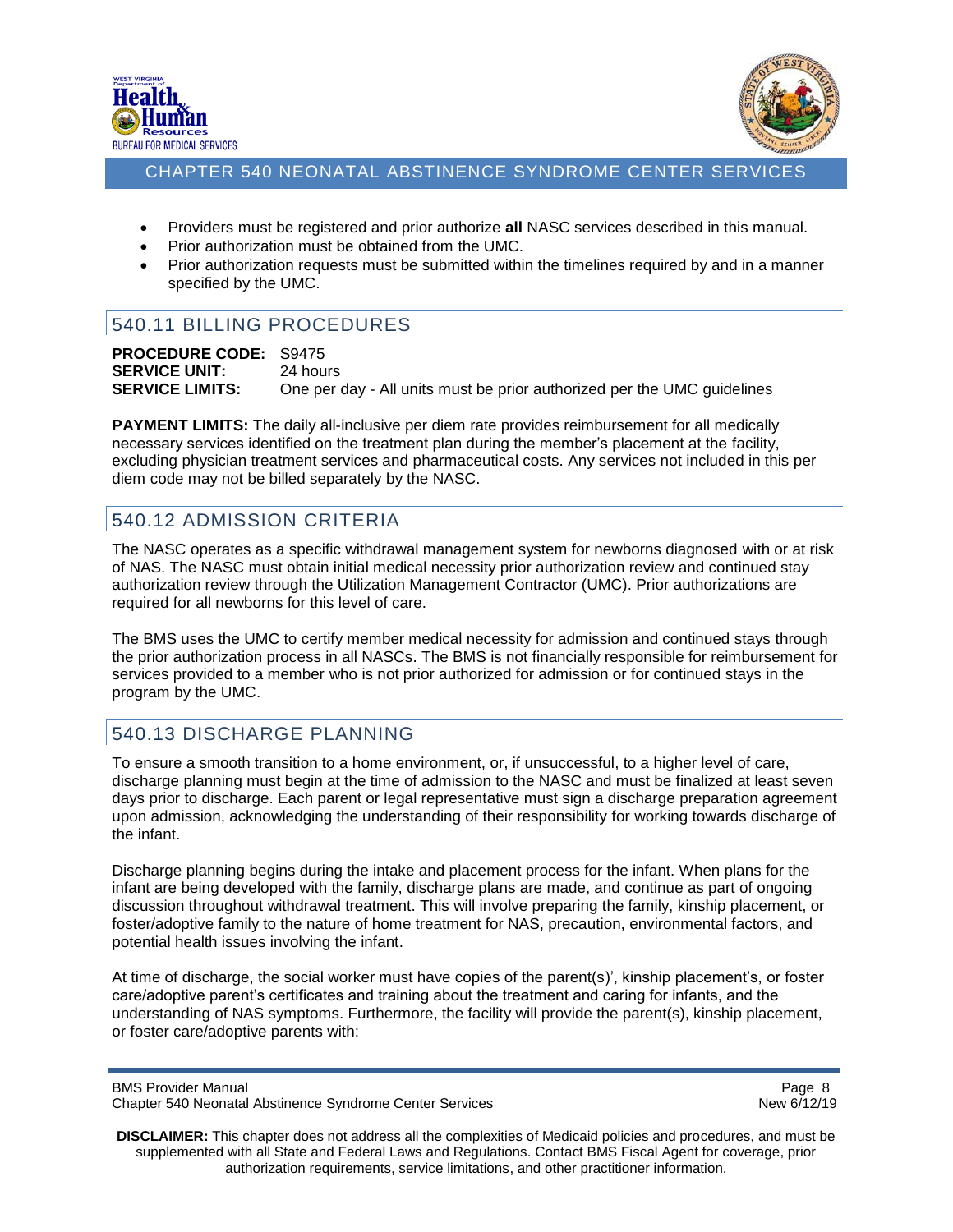



- A written copy of the after-care plan.
- Information concerning proper use of medication (if any). If medication is to be taken home, the pharmacy must do full labeling.
- Documentation of communication between the facility physician and the community physician assuming responsibility for the ongoing treatment to discuss the infant's treatment plans while in the facility as well as the discharge plan.

# <span id="page-8-0"></span>540.14 CONTINUED STAY CRITERIA

When West Virginia Medicaid members are prior authorized for NASC admission by the UMC, they are authorized a limited number of days for that admission. If the treatment goals are not accomplished within that timeframe, it is the NASC's responsibility to establish that the requirements for a continued stay have been met and justify to the UMC why a longer stay should be prior authorized no later than seven days prior to the end of an infant's authorized stay.

In reviewing requests for extended treatment, the UMC reviews the appropriateness and quality of the infant's ongoing treatment as planned, provided, evaluated, revised, and documented by the treatment team. The reason for continued stay must be directly related to the physical withdrawal symptoms of the infant, which have not improved.

When discharge problems arise because of the lack of an appropriate placement for the infant (ex: unsuitable family environment, foster home unavailability), it is the responsibility of the NASC, together with the member's legal guardian, to locate and/or arrange an appropriate placement. The lack of postdischarge options alone will not be considered a valid basis for continued NASC stay.

# <span id="page-8-1"></span>540.15 SERVICE PROVISION

The purpose of such comprehensive services is to provide treatment to infants diagnosed with NAS. A schedule of preformed activities should be documented daily and an objective assessment of symptoms completed twice a day. NASCs provide a range of comprehensive services to treat withdrawal symptoms of NAS. These services include:

- Comprehensive assessment to determine plan of care;
- Pharmaceutical withdrawal management, with tapering protocol as referenced by the American Academic of Pediatrics;
- Monitoring withdrawal objective assessment, at least twice, daily;
- Non-Pharmacological interventions, including but not limited to; therapeutic swaddling, vestibular stimulation/vertical rocking, C-position, head to toe movements, clapping, exercise to relieve gas discomfort, newborn massage, etc.; and
- Low or reduced stimulus environment, slow introduction to sensory stimulation (both sight and sound).

# <span id="page-8-2"></span>540.16 REIMBURSEMENT REQUIREMENTS

The West Virginia Medicaid daily per diem rate provides reimbursement for all medically necessary services identified on the child's treatment plan during placement at the facility. The NASC agrees to:

BMS Provider Manual **Page 9** and 2011 12:30 and 2012 12:30 and 2012 12:30 and 2012 12:30 and 2012 12:30 and 2012 12:30 and 2012 12:30 and 2012 12:30 and 2012 12:30 and 2012 12:30 and 2012 12:30 and 2012 12:30 and 2012 12:3 Chapter 540 Neonatal Abstinence Syndrome Center Services New 6/12/19